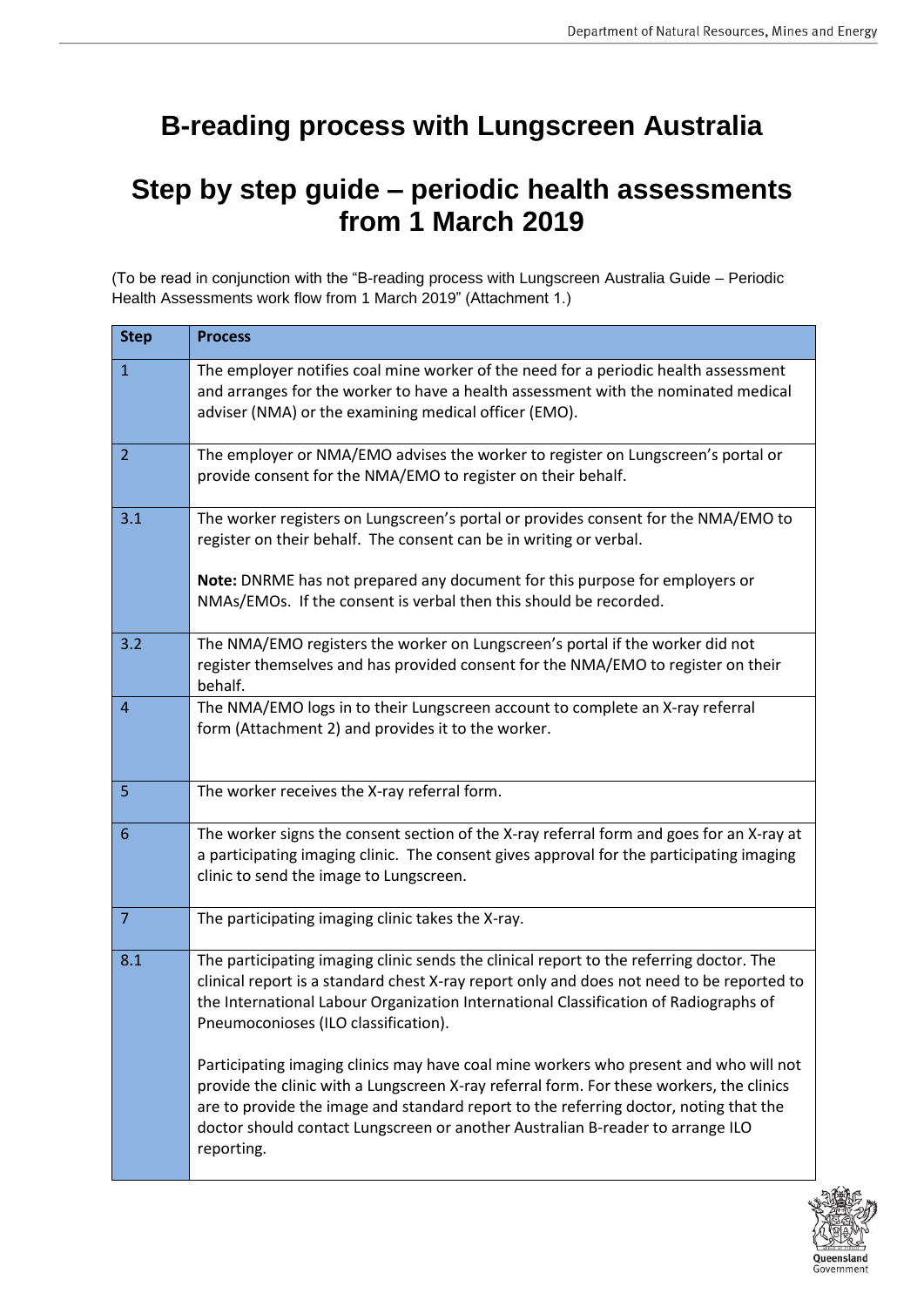| <b>Step</b>    | <b>Process</b>                                                                                                                                                                                                                                            |  |  |  |  |
|----------------|-----------------------------------------------------------------------------------------------------------------------------------------------------------------------------------------------------------------------------------------------------------|--|--|--|--|
| 8.2            | The participating imaging clinic sends the image to Lungscreen via VPN link. The<br>DICOM® header will need to include the worker's Lungscreen ID number. (The B-<br>reading process with Lungscreen continues at step 12.1.)                             |  |  |  |  |
| 9              | The worker completes section 2 of the health assessment form and DNRME consent<br>form and brings them to the medical examination.                                                                                                                        |  |  |  |  |
| 10             | The NMA/EMO conducts the medical examination and completes section 3 of the<br>health assessment form.                                                                                                                                                    |  |  |  |  |
| 11             | If the EMO conducts the medical examination, the EMO will provide the completed<br>section 3 and all test results (e.g. spirometry) to the NMA.                                                                                                           |  |  |  |  |
| 12.1           | B-reading process with Lungscreen (continues from step 8.2)                                                                                                                                                                                               |  |  |  |  |
|                | Lungscreen performs the first B-read.                                                                                                                                                                                                                     |  |  |  |  |
| 12.2           | Lungscreen performs the second B-read and any adjudication necessary and completes<br>an ILO classification report.                                                                                                                                       |  |  |  |  |
| 13             | Lungscreen uploads the final ILO classification report and X-ray image to its portal.                                                                                                                                                                     |  |  |  |  |
| 14.1,<br>14.2  | Lungscreen notifies the referring doctor and the worker that the report and image are<br>available for viewing on the Lungscreen portal.                                                                                                                  |  |  |  |  |
| 15.1,<br>15.2  | The worker can view their image and report via the Lungscreen portal if they are<br>registered with Lungscreen.                                                                                                                                           |  |  |  |  |
|                | The referring doctor will log in to Lungscreen's portal to download the ILO classification<br>report and update section 3. If the referring doctor is the EMO, the EMO will send the<br>final ILO classification report and updated section 3 to the NMA. |  |  |  |  |
|                | The referring doctor can contact the imaging clinic to obtain a copy of the chest X-ray<br>image.                                                                                                                                                         |  |  |  |  |
| 16             | The NMA reviews the health assessment information.                                                                                                                                                                                                        |  |  |  |  |
| 17             | The NMA discusses the health assessment results with the worker, refers the worker<br>for further tests if required and completes section 4.                                                                                                              |  |  |  |  |
| 18             | The NMA sends the completed section 4 to the worker and employer, and sends the<br>completed health assessment form and associated records (including the X-ray image)<br>to DNRME.                                                                       |  |  |  |  |
| 19.1,<br>19.2, | The worker and employer views the completed health assessment form.                                                                                                                                                                                       |  |  |  |  |
| 19.3           | DNRME stores the health assessment form and records.                                                                                                                                                                                                      |  |  |  |  |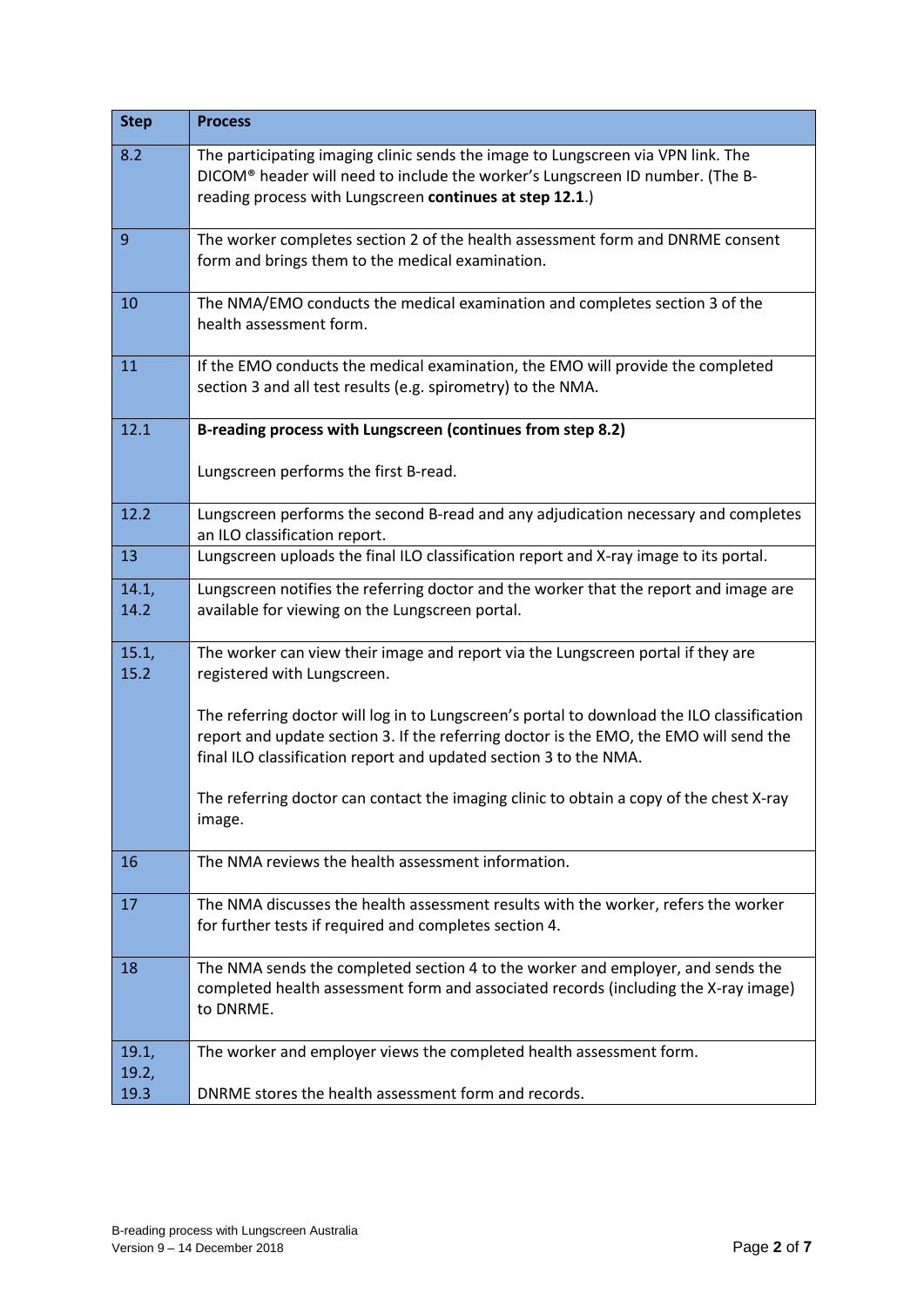### **More information**

### **Lungscreen Australia**

Call: 07 5376 3333 Email: [info@lungscreen.com](mailto:info@lungscreen.com) Visit[: www.lungscreen.com](http://www.lungscreen.com/)

### **Department of Natural Resources, Mines and Energy**

Call: 07 3199 7967 Email[: MinersHealth@dnrme.qld.gov.au](mailto:MinersHealth@dnrme.qld.gov.au)  Visit[: www.dnrme.qld.gov.au](http://www.dnrme.qld.gov.au/)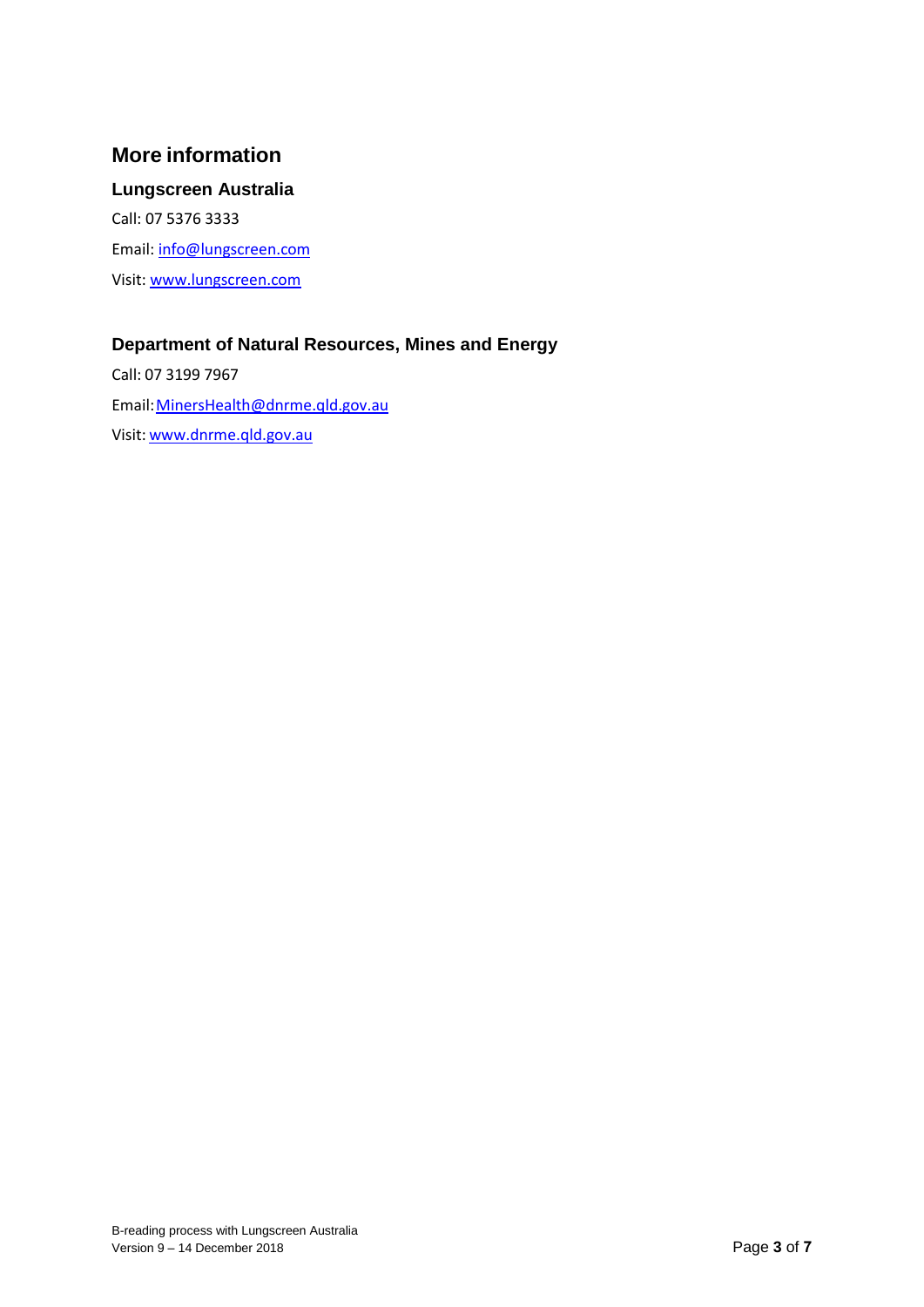### Attachment 1 – B-reading process with Lungscreen Australia Guide – Periodic Health Assessments Work Flow from 1 March 2019





Refer to "B-reading process with Lungscreen Australia – Step by step guide – periodic health assessments" for details of each step.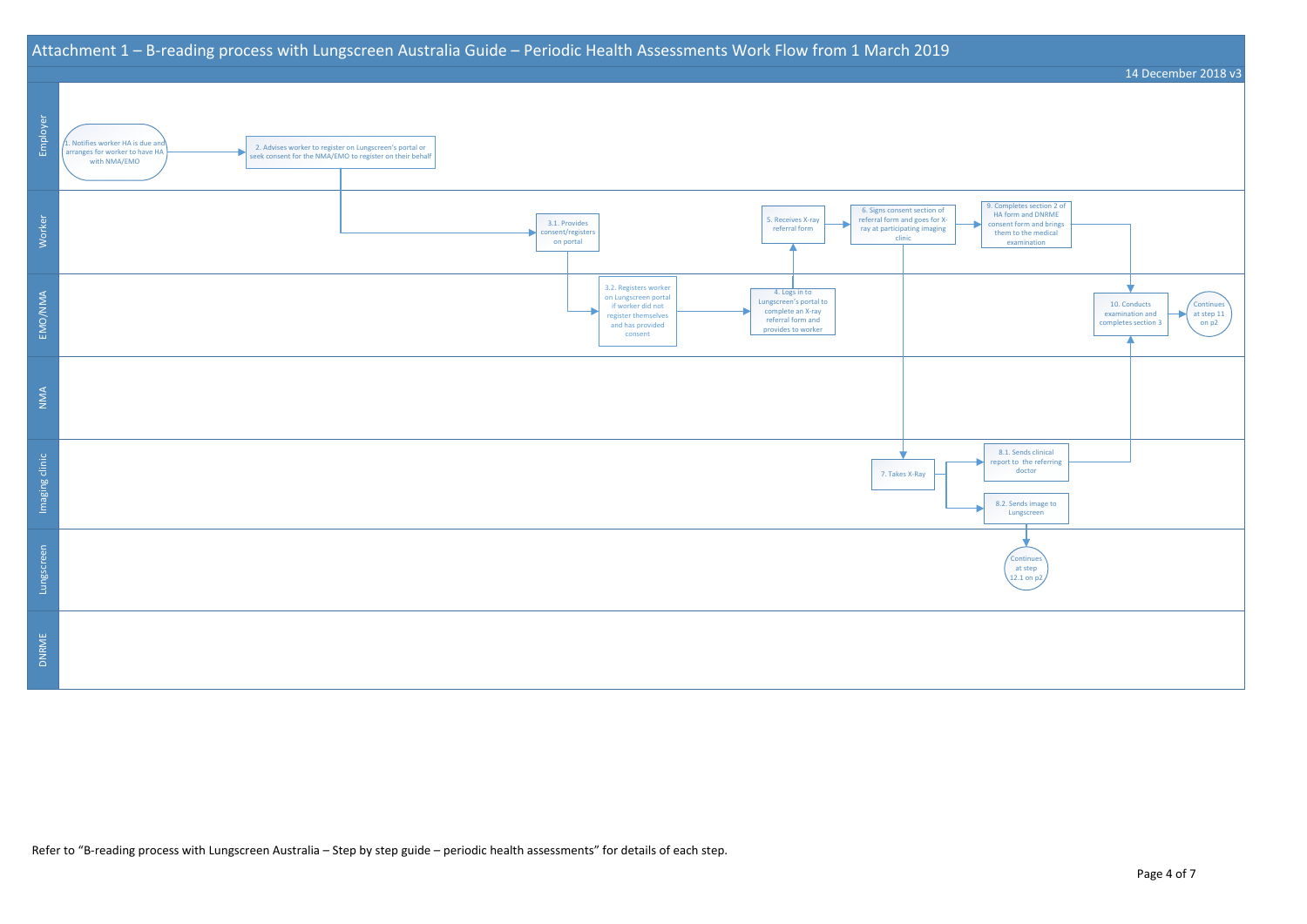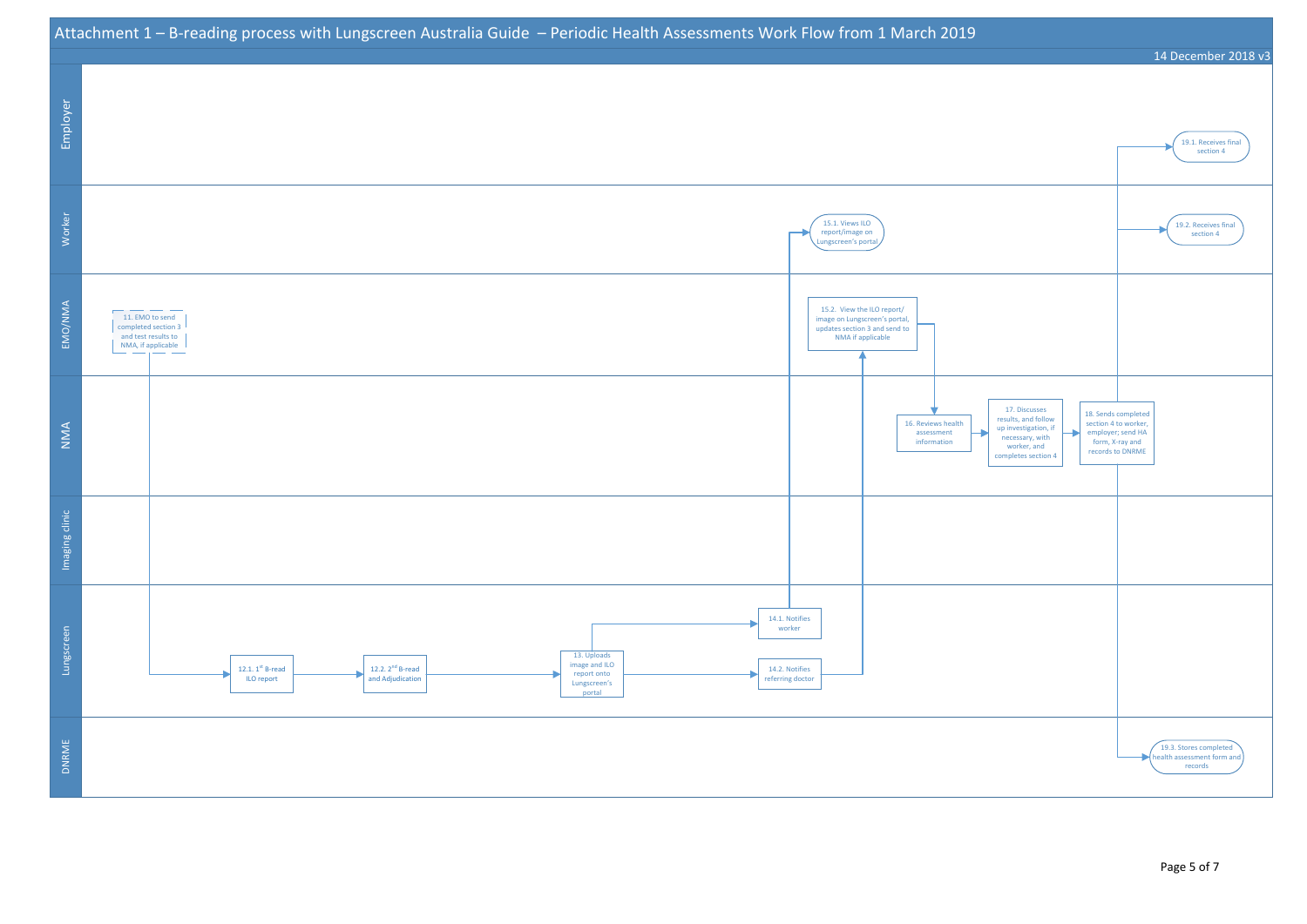# **X-ray Referral**



## **FOR REFERENCE ONLY**

| <b>PATIENT DETAILS</b><br>Name:                                                                                                                                                                                                |                                                                                                                                                                 |                                                                                                                                             |                          |  |  |  |
|--------------------------------------------------------------------------------------------------------------------------------------------------------------------------------------------------------------------------------|-----------------------------------------------------------------------------------------------------------------------------------------------------------------|---------------------------------------------------------------------------------------------------------------------------------------------|--------------------------|--|--|--|
| Address: Address: Address: Address: Address: Address: Address: Address: Address: Address: Address: A                                                                                                                           |                                                                                                                                                                 |                                                                                                                                             |                          |  |  |  |
| DOB: the contract of the contract of the contract of the contract of the contract of the contract of the contract of the contract of the contract of the contract of the contract of the contract of the contract of the contr |                                                                                                                                                                 |                                                                                                                                             |                          |  |  |  |
|                                                                                                                                                                                                                                |                                                                                                                                                                 |                                                                                                                                             |                          |  |  |  |
|                                                                                                                                                                                                                                |                                                                                                                                                                 |                                                                                                                                             |                          |  |  |  |
| Email: And a state of the state of the state of the state of the state of the state of the state of the state of the                                                                                                           |                                                                                                                                                                 |                                                                                                                                             |                          |  |  |  |
|                                                                                                                                                                                                                                |                                                                                                                                                                 |                                                                                                                                             |                          |  |  |  |
| <b>EXAMINATION</b>                                                                                                                                                                                                             |                                                                                                                                                                 | International Labour Organization (ILO) Chest X-ray                                                                                         |                          |  |  |  |
| <b>REASON FOR X-RAY REQUEST</b>                                                                                                                                                                                                |                                                                                                                                                                 | Coal mine worker lung assessment.                                                                                                           |                          |  |  |  |
|                                                                                                                                                                                                                                |                                                                                                                                                                 | Other industrial worker lung assessment.                                                                                                    |                          |  |  |  |
| Clinical Notes: Notes: Notes: Notes: Notes: Notes: Notes: Notes: Notes: Notes: Notes: Notes: No. 1999. [1] 1] 1] 1999. [1] 1999. [1] 1999. [1] 1999. [1] 1999. [1] 1999. [1] 1999. [1] 1999. [1] 1999. [1] 1999. [1] 1999. [1] |                                                                                                                                                                 |                                                                                                                                             |                          |  |  |  |
|                                                                                                                                                                                                                                |                                                                                                                                                                 |                                                                                                                                             |                          |  |  |  |
|                                                                                                                                                                                                                                |                                                                                                                                                                 |                                                                                                                                             |                          |  |  |  |
| <b>REFERRING DR</b>                                                                                                                                                                                                            |                                                                                                                                                                 |                                                                                                                                             |                          |  |  |  |
| Name: And a state of the contract of the contract of the contract of the contract of the contract of the contract of the contract of the contract of the contract of the contract of the contract of the contract of the contr |                                                                                                                                                                 |                                                                                                                                             |                          |  |  |  |
| Practice Location: Annual Maria Communication of the Communication of the Communication of the Communication of                                                                                                                |                                                                                                                                                                 |                                                                                                                                             |                          |  |  |  |
|                                                                                                                                                                                                                                |                                                                                                                                                                 |                                                                                                                                             |                          |  |  |  |
| Email: Email: Program and Program and Program and Program and Program and Program and Program and Program and Program and Program and Program and Program and Program and Program and Program and Program and Program and Prog |                                                                                                                                                                 |                                                                                                                                             |                          |  |  |  |
| Ph: 2000 Contract Contract Contract Contract Contract Contract Contract Contract Contract Contract Contract Contract Contract Contract Contract Contract Contract Contract Contract Contract Contract Contract Contract Contra |                                                                                                                                                                 |                                                                                                                                             |                          |  |  |  |
| Fax: The contract of the contract of the contract of the contract of the contract of the contract of the contract of the contract of the contract of the contract of the contract of the contract of the contract of the contr |                                                                                                                                                                 |                                                                                                                                             |                          |  |  |  |
|                                                                                                                                                                                                                                |                                                                                                                                                                 |                                                                                                                                             |                          |  |  |  |
| $\Box$ Urgent                                                                                                                                                                                                                  |                                                                                                                                                                 | Signature                                                                                                                                   | Date                     |  |  |  |
| <b>PATIENT CONSENT</b>                                                                                                                                                                                                         |                                                                                                                                                                 |                                                                                                                                             |                          |  |  |  |
|                                                                                                                                                                                                                                |                                                                                                                                                                 | I understand the X-ray clinic I visit to obtain my chest X-ray image will provide the image to Lungscreen Australia for the purpose of      |                          |  |  |  |
|                                                                                                                                                                                                                                |                                                                                                                                                                 | reading my X-ray to the International Labour Organization Classification of Radiographs of Pneumoconioses (ILO Classification).             |                          |  |  |  |
|                                                                                                                                                                                                                                |                                                                                                                                                                 | I give consent to the X-ray clinic to send my chest X-ray image to Lungscreen Australia for the purpose of providing an ILO Classification. |                          |  |  |  |
|                                                                                                                                                                                                                                |                                                                                                                                                                 |                                                                                                                                             |                          |  |  |  |
|                                                                                                                                                                                                                                |                                                                                                                                                                 |                                                                                                                                             |                          |  |  |  |
| <b>PATIENT INFORMATION</b>                                                                                                                                                                                                     |                                                                                                                                                                 |                                                                                                                                             |                          |  |  |  |
| 1. Register your details at our website www.lungscreen.com and record your                                                                                                                                                     |                                                                                                                                                                 |                                                                                                                                             |                          |  |  |  |
| Lungscreen ID at the top of this form in the "patient details" section.                                                                                                                                                        |                                                                                                                                                                 |                                                                                                                                             | info@lungscreen.com<br>× |  |  |  |
|                                                                                                                                                                                                                                | 2. Visit a registered X-ray clinic to have your chest X-ray. To find a list of registered<br>lungscreen.com<br>clinics refer to the back of this referral.<br>o |                                                                                                                                             |                          |  |  |  |
|                                                                                                                                                                                                                                | 3. The X-ray clinic will send your chest X-ray image to Lungscreen for assessment and<br>Fax 07 3220 6838                                                       |                                                                                                                                             |                          |  |  |  |
| completion of your ILO B-reader report.<br>ABN 25 615 712 420                                                                                                                                                                  |                                                                                                                                                                 |                                                                                                                                             |                          |  |  |  |
| 4. You will receive a notification at your registered email address when your result<br>(ILO B-reader report) is available for viewing on the Lungscreen portal.                                                               |                                                                                                                                                                 |                                                                                                                                             |                          |  |  |  |
| 5. Your result will also be sent to your referring doctor.                                                                                                                                                                     |                                                                                                                                                                 |                                                                                                                                             |                          |  |  |  |